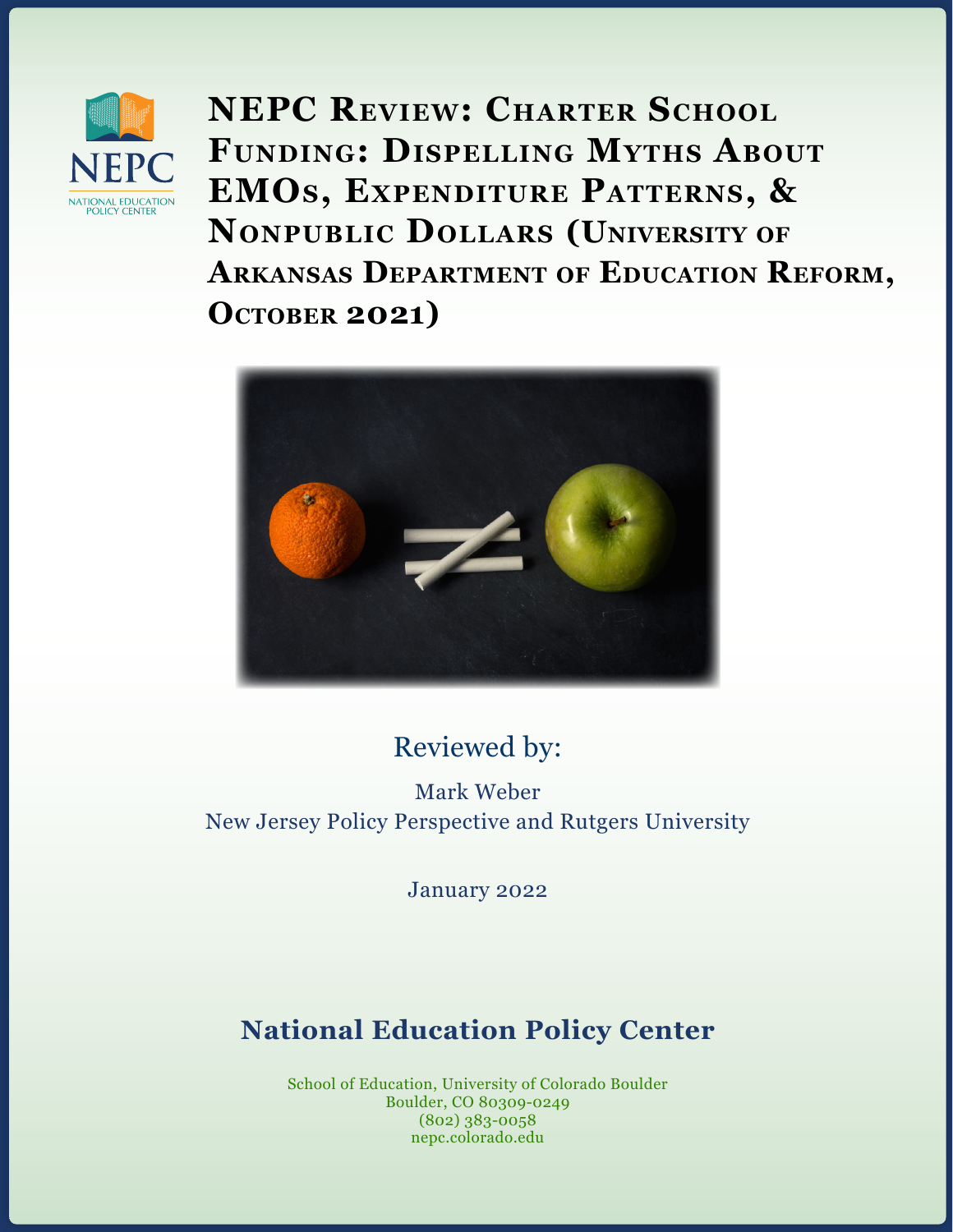## **Acknowledgements**

#### **NEPC Staff**

Faith Boninger Publications Manager

Patricia Hinchey Academic Editor

Elaine Duggan Production Design

Alex Molnar Publications Director

Kevin Welner NEPC Director

**Suggested Citation:** Weber, M. (2022). *NEPC review: Charter school funding: Dispelling nyths about EMOs, expenditure patterns, & nonpublic dollars*. Boulder, CO: National Education Policy Center. Retrieved [date] from <http://nepc.colorado.edu/thinktank/charter-myths>

**Funding**: This review was made possible in part by funding from the [Great Lakes Center for Educational Research and Practice](http://www.greatlakescenter.org).

**GREAT LAKES CENTER** For Education Research & Practice



This work is licensed under a [Creative Commons Attribution-NonCommercial-](https://creativecommons.org/licenses/by-nc-nd/4.0/)BY NODerivatives 4.0 International License.

This publication is provided free of cost to NEPC's readers, who may make non-commercial use of it as long as NEPC and its author(s) are credited as the source. For inquiries about commercial use, please contact NEPC at [nepc@colorado.edu](mailto:nepc%40colorado.edu?subject=).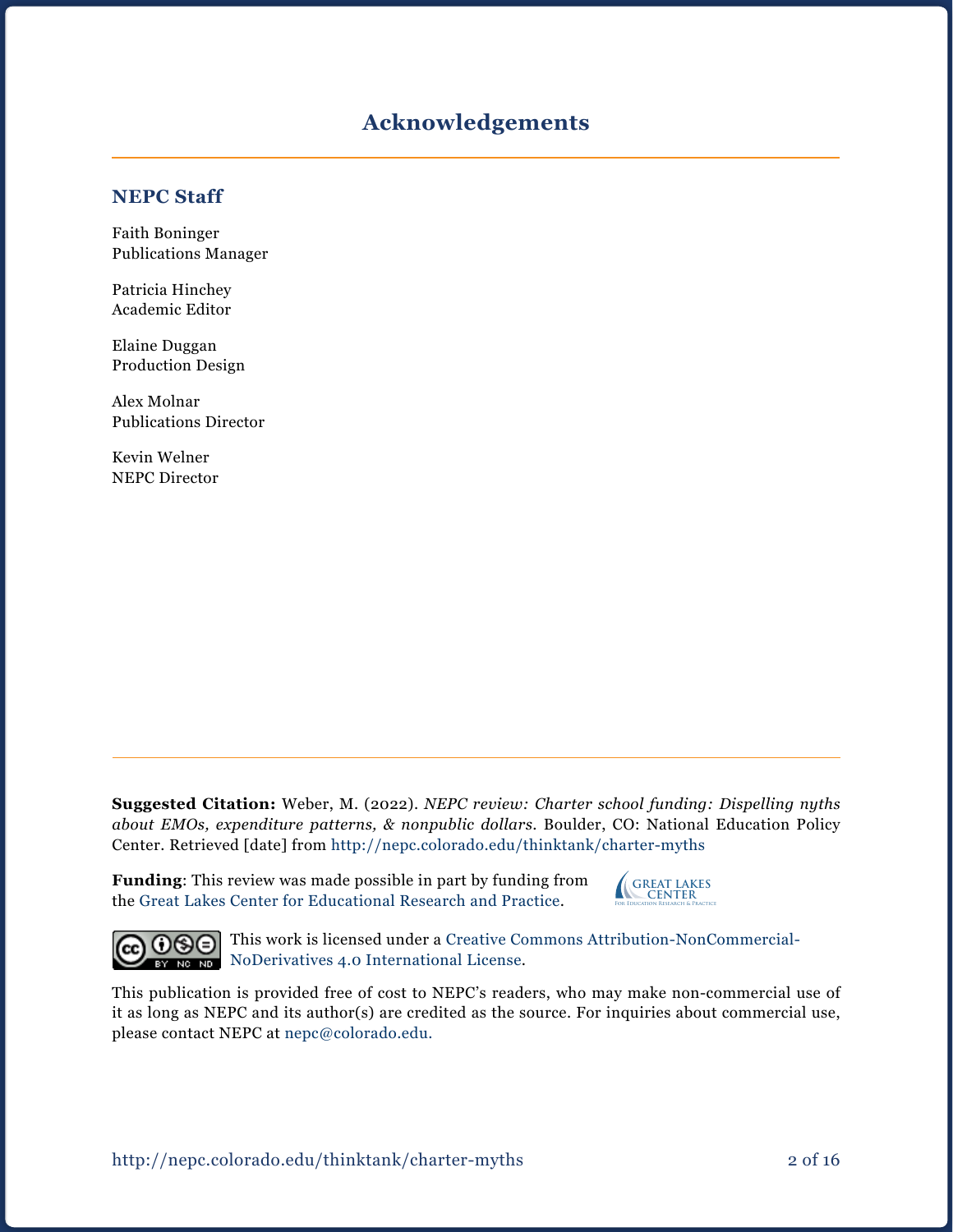

# NEPC Review: Charter School Funding: Dispelling Myths About EMOs, Expenditure Patterns, & Nonpublic Dollars (University of Arkansas DEPARTMENT OF EDUCATION REFORM, OCTOBER 2021)

Reviewed by:

Mark Weber New Jersey Policy Perspective and Rutgers University

January 2022

### **Summary**

*Charter School Funding: Dispelling Myths about EMOs, Expenditure Patterns, & Nonpublic Dollars* is the latest in a series of reports from the Department of Education Reform at the University of Arkansas that purports to show charter schools are inequitably funded compared to public district schools. The report relies on a proprietary dataset to make its claims; however, the data conflict with publicly reported figures, and the methods used to create the dataset are not documented. The report's analysis ignores several basics of school finance: Differences in student characteristics and school programming are not accounted for, categorical spending is conflated with potential profit taking from charter management organizations, and philanthropic giving is inadequately evaluated. The sparse documentation of the report's methods, combined with basic flaws in its analysis frameworks, render it useless in guiding charter school funding policy.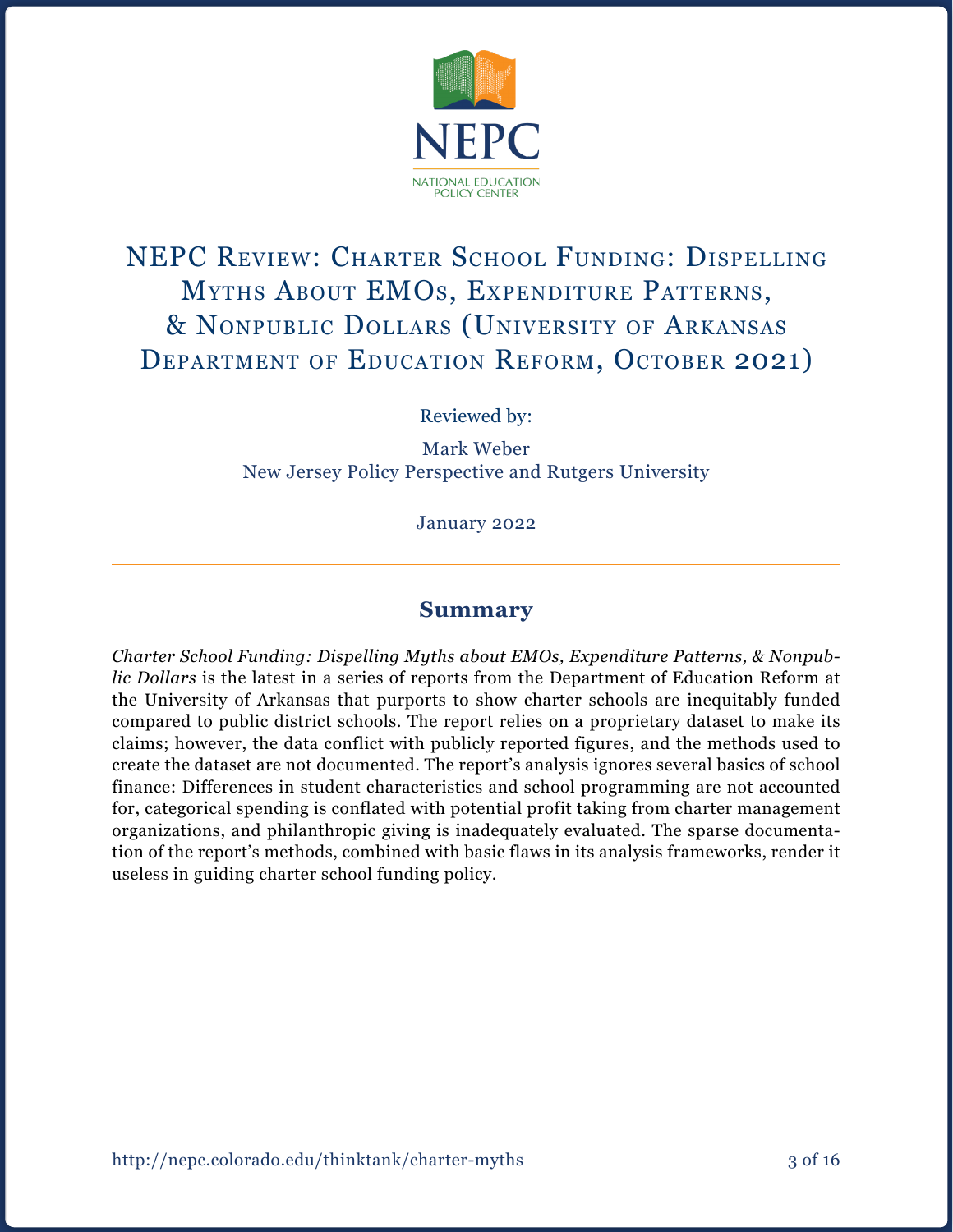

# NEPC Review: Charter School Funding: Dispelling Myths About EMOs, Expenditure Patterns, & Nonpublic Dollars (University of Arkansas Department of Education Reform, October 2021)

Reviewed by:

Mark Weber New Jersey Policy Perspective and Rutgers University

January 2022

# **I. Introduction**

Arguably the most consequential change in United States education policy over the past several decades has been the growth of charter schools. Charter schools were established, at least in part, under the premise that their autonomy from public school districts would allow them to become educational innovators.<sup>1</sup> This autonomy, however, has become controversial, as charter school critics claim that maintaining a system of separate, publicly funded schools has deleterious effects.<sup>2</sup>

Several recent studies have attempted to ascertain the differences in funding and costs between charter and public district schools. The task is complex: Because charter schools often operate under different fiscal reporting standards, valid data that allow for accurate comparisons are difficult to come by. Fiscal comparisons are further complicated by differences between charter and public district school student populations. Students with differing characteristics require different resources to equalize their educational opportunities; funding differences between charters and district schools may, therefore, reflect differences in student characteristics.

Despite the complexity of comparing charter and public district school finances, charter advocates have confidently proclaimed that charter schools routinely suffer from inequitable funding. The Department of Education Reform at the University of Arkansas (UArk) has published a series of reports on such alleged funding "inequities." The latest in this series is *Charter School Funding: Dispelling Myths about EMOs, Expenditure Patterns, & Nonpublic Dollars*, authored by Angela K. Dills et al.*<sup>3</sup>*; its goal is to debunk three purported "myths" about charter school finances and argue that charters are inequitably funded compared to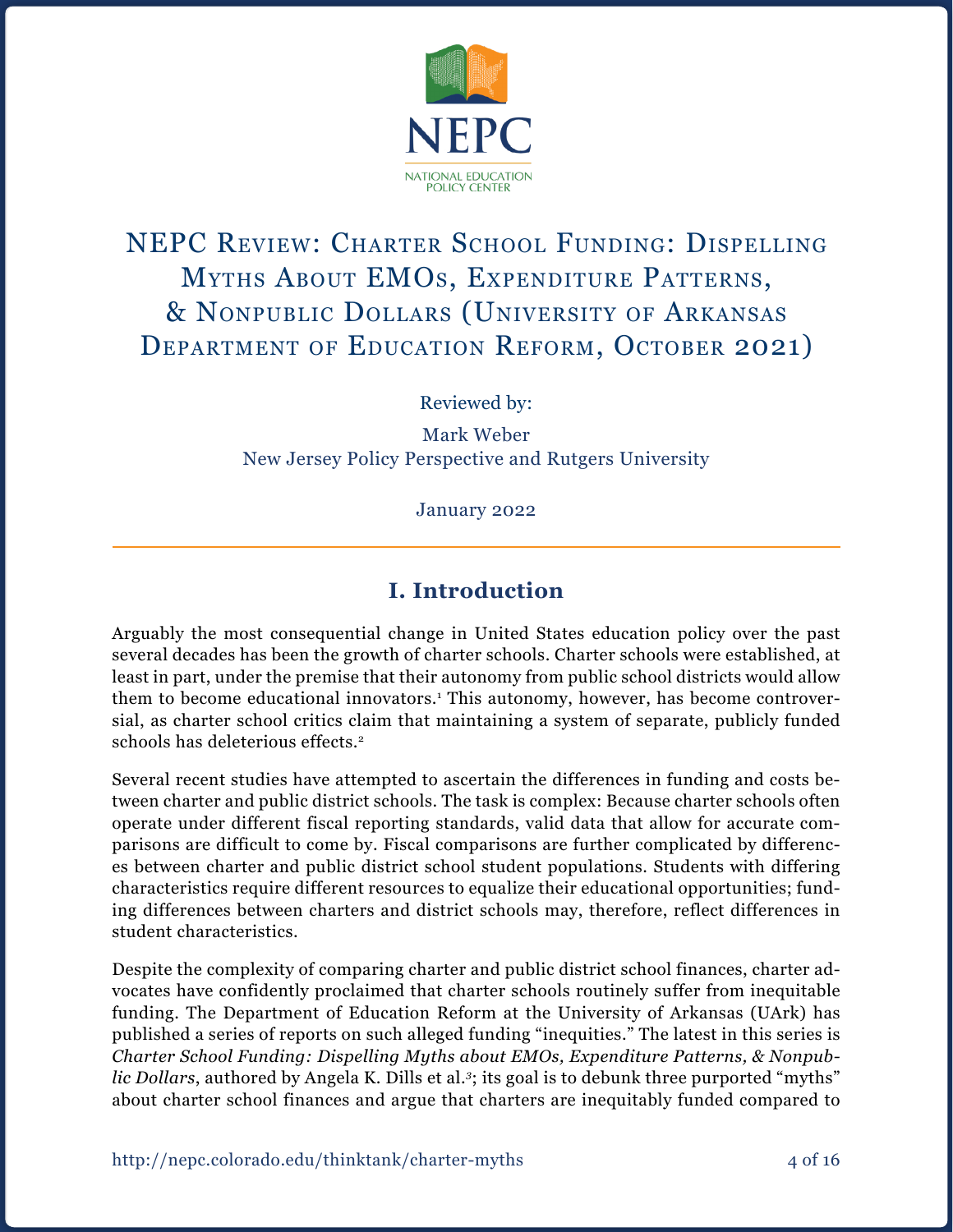neighboring public district schools.

# **II. Findings and Conclusions of the Report**

The report lays out three supposed myths told by charter school critics:

- 1. "Funding for charter schools accurately reflects the needs of their students and is equitable."
- 2. "Charter schools take taxpayer money out of public education and from instructing students and put it into private sector profits."
- 3. "Charter schools receive more nonpublic funding per pupil than TPS [traditional public schools] do and so are not reliant on public funding in the same way TPS are."4

The report is organized into three main sections, each intended to counter and disprove one of these "myths."

## **III. The Report's Rationale for Its Findings and Conclusions**

The report uses a proprietary dataset, limited to 17 cities across the nation, for the 2018 fiscal year. Data are collected from state education departments and financial statements from charter schools. In response to previous criticism of an earlier and related report's methods, the report claims that it allocates revenues and spending by public school districts so that any spending made directly on behalf of charter school students is attributed not to the district, but to the charters. 5

To support the claim that charter schools receive less revenue per pupil than public district schools, the report refers to a previous and related policy brief, which uses the same data and compares revenues from both sectors in each city.<sup>6</sup> The report then presents a simple statistical analysis that shows that the collective charter funding gap for each city is not correlated with the percentage of students enrolled in charters who qualify for free or reduced-price lunch.

The report next attempts to show that charter schools spend proportionally more on instruction than public district schools. Aggregating across most of the cities in the sample, the report claims charters spend 48.5 percent of their total expenditures on instruction, compared to 40.4 percent for public district schools.

Finally, the report makes the case that charter schools do not receive nonpublic funding at a higher level than public district schools. The report concedes that charter schools do, in fact, receive more philanthropic support than public district schools; however, the report claims the amounts are both unevenly distributed across and within cities, and are too small to make up the gap in other revenues.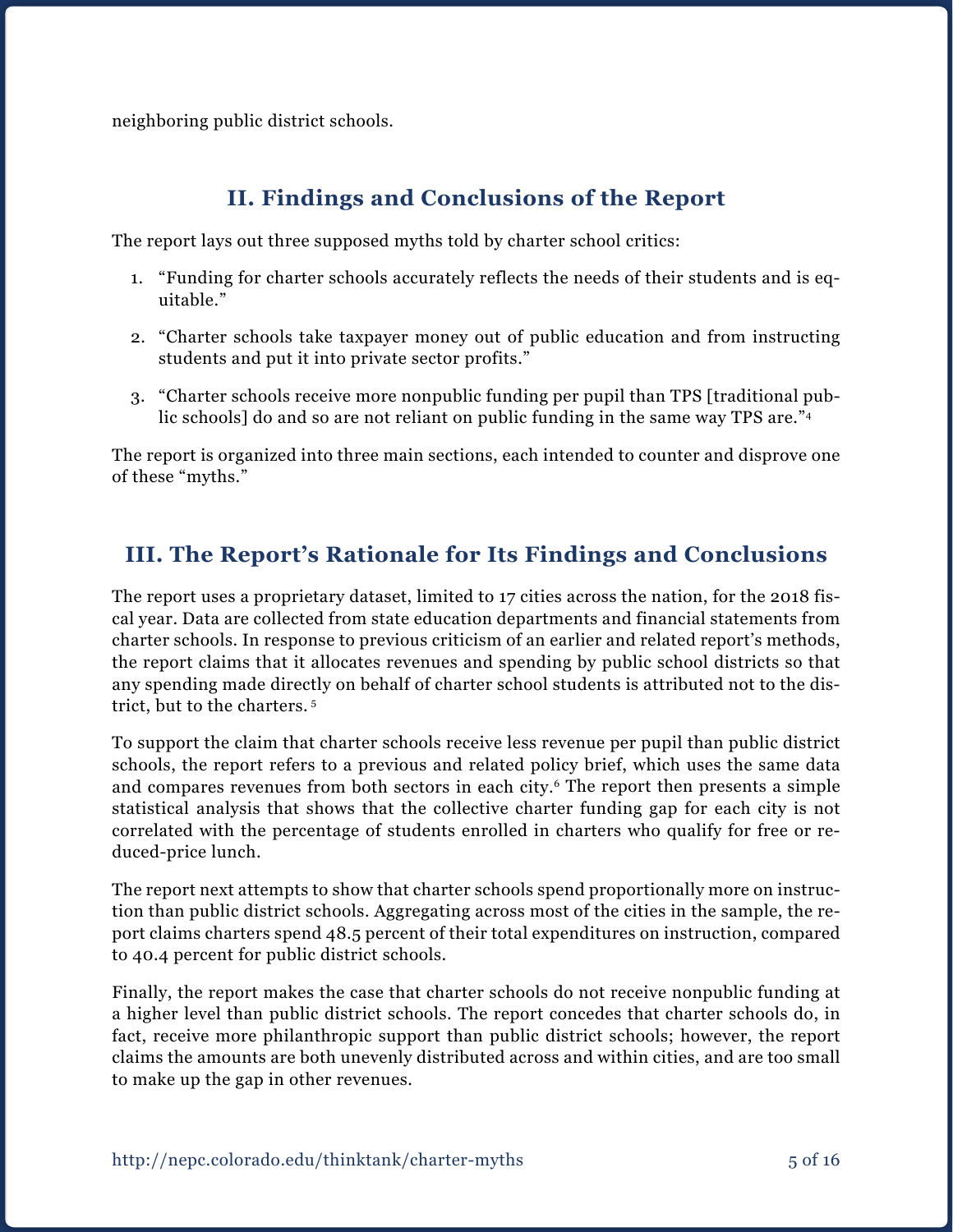## **IV. The Report's Use of Research Literature**

The report ignores a body of research that has grown over the past several years regarding charter school finances. No other cost, spending, or revenue studies of charter schools (aside from the authors' own work) are cited, even though these studies lay out the methodologies necessary to make accurate fiscal comparisons between charter and public district schools.7 No research on the effects of charter school growth on public school district finances is cited, much of which suggests that district finances are affected by the presence of charter schools.<sup>8</sup> No works on philanthropic giving and charter schools are cited, which show philanthropy can play a significant role in the finances of charters.9 Readers are, consequently, unable to place this report within the context of ongoing research into education costs or charter school finances.

## **V. Review of the Report's Methods**

I review the methods of each of the report's sections in turn:

### **Charter School Funding Gaps and Student Characteristics**

The report relies entirely on a proprietary dataset from 17 cities that calculates per-pupil revenues and expenses for charter schools and public district schools.10 Yet there is no substantive discussion of the methods used to collect data on the finances of either sector. This is particularly problematic as the report's data differ significantly from publicly available figures. Table 1, for example, shows Census Bureau revenue per-pupil data for the 17 target cities' public school districts. Contrast these with UArk's figures, as reported in a previous brief employing the same dataset as this report. While some districts' federal figures are close to those reported by UArk, many are quite different.

| <b>City</b>    | <b>School District Name</b><br>(NCES)               | <b>Total Revenue</b><br>Per Pupil, US<br><b>Census</b> | <b>Total</b><br><b>Revenue Per</b><br>Pupil, UArk | <b>Disparity</b><br><b>(UArk Minus</b><br><b>US Census)</b> |
|----------------|-----------------------------------------------------|--------------------------------------------------------|---------------------------------------------------|-------------------------------------------------------------|
| Phoenix AZ     | <b>Phoenix Elementary</b><br><b>District</b>        | \$13,803                                               | \$11,824                                          | $-$1,979$                                                   |
| Phoenix AZ     | <b>Phoenix Union High</b><br><b>School District</b> | \$13,027                                               | \$11,824                                          | $-$ \$1,203                                                 |
| Little Rock AR | Little Rock School<br><b>District</b>               | \$14,989                                               | \$19,773                                          | \$4,784                                                     |

#### **Table 1: Revenue Per Pupil, 2017-18: US Census Bureau and Department of Education Reform, University of Arkansas Data**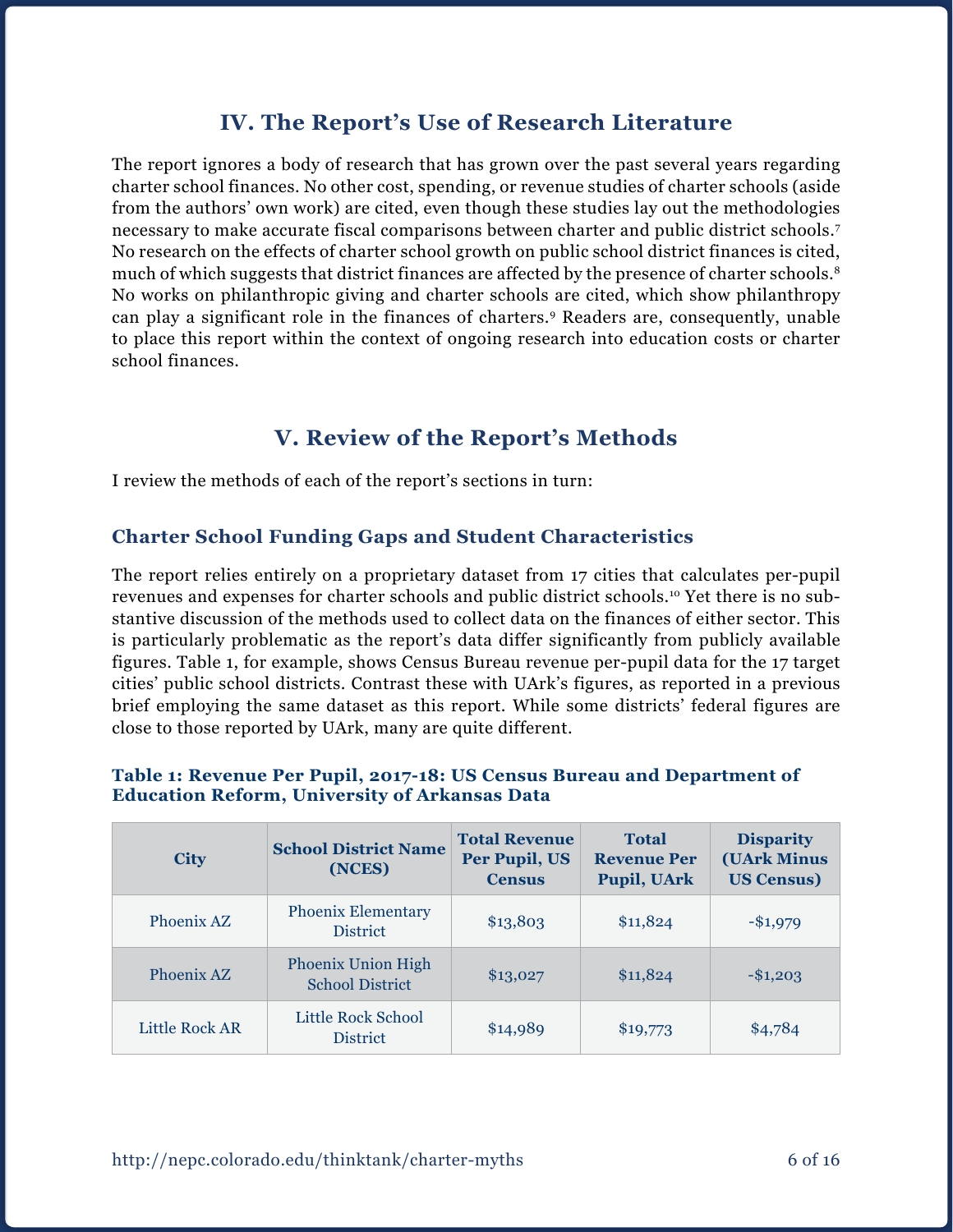| Los Angeles CA        | Los Angeles Unified                                        | \$16,051 | \$20,783 | \$4,732      |
|-----------------------|------------------------------------------------------------|----------|----------|--------------|
| Oakland CA            | Oakland Unified                                            | \$14,332 | \$19,108 | \$4,776      |
| Denver CO             | School District No. 1 in<br>the County of Denver           | \$15,482 | \$20,827 | \$5,345      |
| <b>Washington DC</b>  | District of Columbia<br><b>Public Schools</b>              | \$31,280 | \$36,266 | \$4,986      |
| Atlanta GA            | <b>Atlanta Public Schools</b>                              | \$20,510 | \$20,861 | \$351        |
| Chicago IL            | City of Chicago SD 299                                     | \$17,425 | \$27,859 | \$10,434     |
| Indianapolis IN       | <b>Indianapolis Public</b><br><b>Schools</b>               | \$17,638 | \$16,230 | $-$ \$1,408  |
| <b>New Orleans LA</b> | <b>Orleans Parish</b>                                      | \$88,302 | \$18,694 | $-$ \$69,608 |
| <b>Boston MA</b>      | <b>Boston</b>                                              | \$30,604 | \$25,628 | $-$4,976$    |
| Detroit MI            | <b>Detroit Public Schools</b><br><b>Community District</b> | \$14,558 | \$15,539 | \$981        |
| Camden NJ             | <b>Camden City School</b><br><b>District</b>               | \$41,990 | \$35,216 | $-$ \$6,774  |
| New York City NY      | <b>NYC Consolidated Data</b>                               | \$32,493 | \$32,420 | $-$ \$73     |
| Tulsa OK              | Tulsa                                                      | \$10,981 | \$12,949 | \$1,968      |
| <b>Shelby TN</b>      | <b>Shelby County</b>                                       | \$12,535 | \$12,842 | \$307        |
| <b>Houston TX</b>     | <b>Houston ISD</b>                                         | \$12,507 | \$13,341 | \$834        |
| San Antonio TX        | San Antonio ISD                                            | \$13,689 | \$13,830 | \$141        |

1. Revenue per pupil from the US Census Bureau's Public Elementary-Secondary Education Finance Data (F-33), via the School Finance Indicators Database, <https://www.schoolfinancedata.org/>

2. DeAngelis, C.A., Wolf, P.J., Maloney, L.D., & May, J.F. (2020). *Charter school funding: Inequity surges in the cities*. Fayetteville, AR: Department of Education Reform, University of Arkansas. Retrieved December 29, 2021, from: <https://scholarworks.uark.edu/scdp/81/>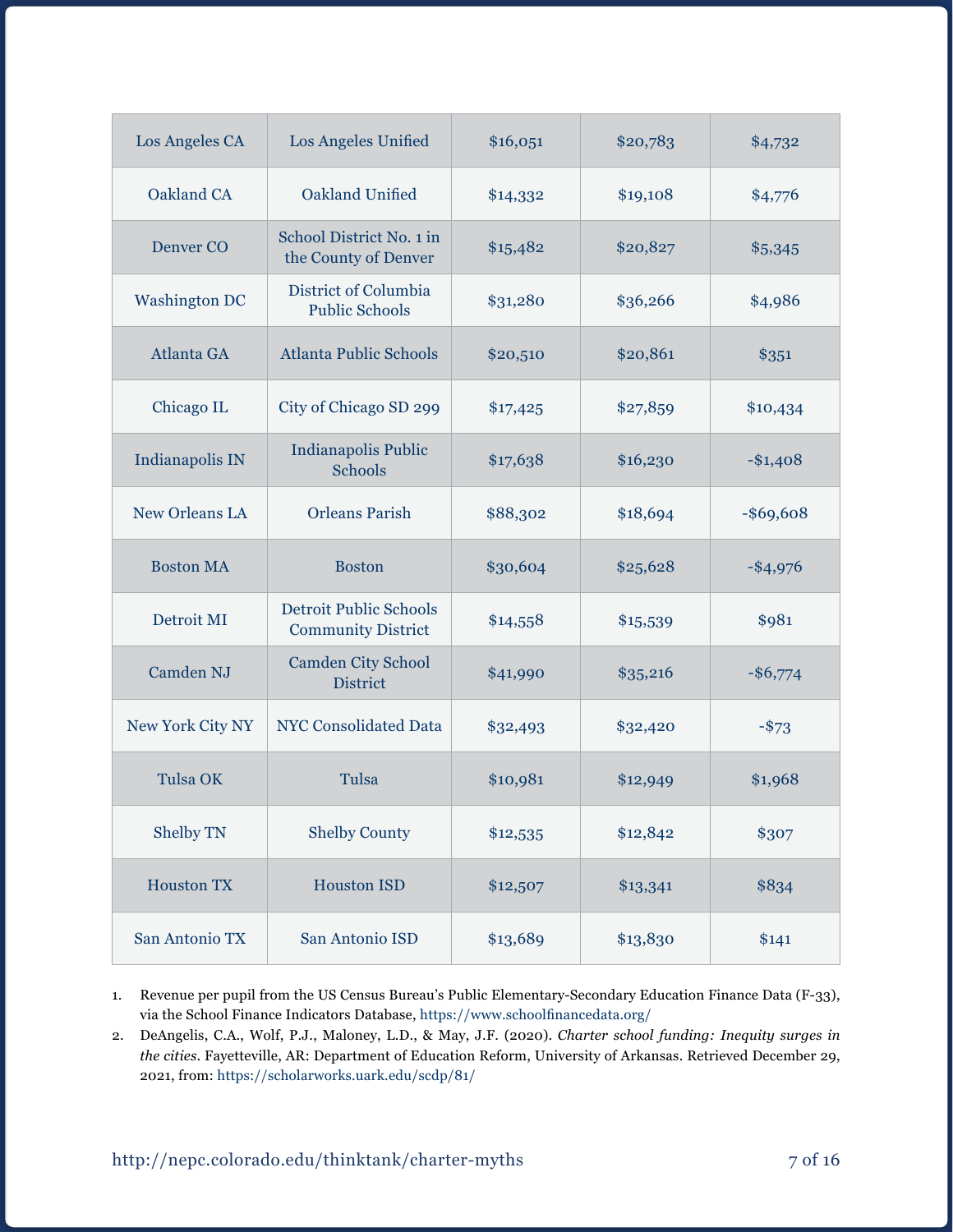There may well be valid reasons for the report's revenue data to differ from figures reported by the US government. However, the report offers no rationale for why the data serving as the base for this analysis are employed rather than standard, publicly available data from an authoritative source. The discrepancy is neither acknowledged nor justified.

In addition, there is little indication that the fiscal figures or enrollment counts used to generate the per-pupil revenue or spending figures are truly comparable, because the students in each sector are not comparable. Table 2, derived from federal school-level data, shows the percentage of pre-kindergarten and high school students in public district schools and charters. There is substantial variation among different cities, but all cities show significantly different proportions of students at various grade levels in the two sectors. Since grade levels affect cost, even simple differences in the proportion of students at different grade levels means that costs for charter student populations will not be equal to those for district populations.

|                    | Pct. Pre-K      |                                          | <b>Pct. High School</b> |                                          |  |
|--------------------|-----------------|------------------------------------------|-------------------------|------------------------------------------|--|
| <b>City</b>        | <b>Charters</b> | <b>Public School</b><br><b>Districts</b> | <b>Charters</b>         | <b>Public School</b><br><b>Districts</b> |  |
| Camden             | $0.0\%$         | 8.9%                                     | 28.0%                   | 18.4%                                    |  |
| Chicago            | 0.4%            | 6.0%                                     | 46.9%                   | 26.9%                                    |  |
| Denver             | 1.5%            | 6.6%                                     | 28.8%                   | 27.9%                                    |  |
| Detroit            | $0.0\%$         | $0.0\%$                                  | 22.4%                   | 31.1%                                    |  |
| Houston            | 12.9%           | 6.5%                                     | 29.8%                   | 26.4%                                    |  |
| Indianapolis       | $0.0\%$         | 3.1%                                     | 33.1%                   | 23.5%                                    |  |
| <b>Little Rock</b> | $0.0\%$         | 7.1%                                     | 21.9%                   | 27.3%                                    |  |
| <b>New Orleans</b> | 3.0%            | 4.5%                                     | 28.9%                   | 35.4%                                    |  |
| New York           | $0.0\%$         | 2.6%                                     | 17.9%                   | 31.5%                                    |  |
| Phoenix            | $0.0\%$         | $1.2\%$                                  | 31.2%                   | 27.3%                                    |  |
| San Antonio        | 3.8%            | 11.8%                                    | 16.7%                   | 32.6%                                    |  |
| Tulsa              | 3.3%            | 7.0%                                     | 22.8%                   | 25.2%                                    |  |
| Washington, D.C.   | 17.7%           | 12.2%                                    | 22.6%                   | 27.3%                                    |  |

### **Table 2: Percentage of Total Enrollment, Pre-K and High School Students, by School Sector, 2017-18**

Data source: National Center for Education Statistics, Public School Universe, 2017-18, via the School Finance Indicators Database (<https://www.schoolfinancedata.org/>). District figures are derived from rolling up school-level enrollment counts to the local education administration (LEA) level. Charter schools are geographically placed within school district boundaries using lat/lon codes in the PSS data merged to school district boundary GIS data ([https://](https://nces.ed.gov/programs/edge/Geographic/DistrictBoundaries) [nces.ed.gov/programs/edge/Geographic/DistrictBoundaries](https://nces.ed.gov/programs/edge/Geographic/DistrictBoundaries)). These data are then rolled up to make enrollment counts for all charters within a district's boundaries.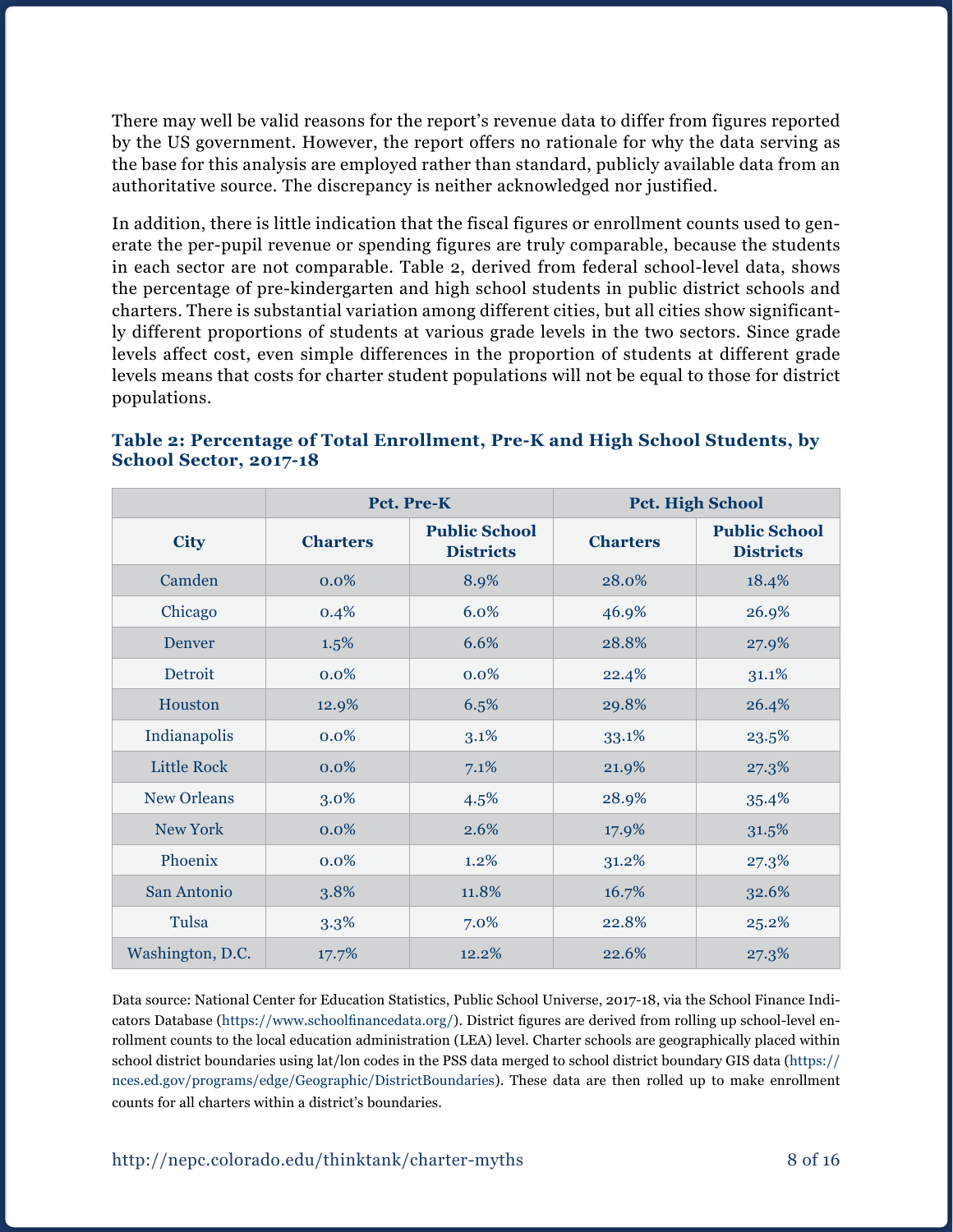This issue is further complicated by the reality that school districts may face greater costs as charter school enrollments increase. As I have shown, public school districts in many states see a rise in both revenues and spending per pupil as charter enrollments grow.11 This is likely because school districts have fixed costs (building maintenance, for example) that do not decrease as their enrollment declines and charters expand. In addition, a variety of state-level policies can keep some school district revenues constant even as enrollments decline due to charter growth, leading to an increase (often temporary) in per-pupil revenues. These issues are never discussed or accounted for in the report.

The report does attempt to make the argument that one student characteristic, eligibility for free or reduced-price lunch (FRPL), does not explain the revenue gaps between districts and charters. But the correlation presented is nevertheless flawed for at least two reasons. First—and as acknowledged in previous reports<sup>12</sup>—funding differences may arise due to student characteristic differences other than FRPL status. Table 3 shows differences for selected cities between charter and public district school populations in FRPL, Limited English Proficiency (LEP), and students with learning disabilities (SWD) percentages. In every city, at least one of these categories of students differs significantly between charter and district schools. All of these characteristics and others, as well, will affect education costs and, consequently, can explain differences in funding.

|                    |                 | <b>Pct. FRPL</b>                                   | Pct. LEP        |                                                    | Pct. SWD        |                                                    |
|--------------------|-----------------|----------------------------------------------------|-----------------|----------------------------------------------------|-----------------|----------------------------------------------------|
| <b>City</b>        | <b>Charters</b> | <b>Public</b><br><b>School</b><br><b>Districts</b> | <b>Charters</b> | <b>Public</b><br><b>School</b><br><b>Districts</b> | <b>Charters</b> | <b>Public</b><br><b>School</b><br><b>Districts</b> |
| Camden             | 85.3%           | 75.3%                                              | 8.1%            | $9.5\%$                                            | 12.4%           | 16.6%                                              |
| Chicago            | 90.2%           | 81.1%                                              | 13.6%           | 19.5%                                              | 15.3%           | 14.5%                                              |
| Denver             | 74.2%           | 65.1%                                              | 38.9%           | 31.9%                                              | 10.4%           | 11.3%                                              |
| Detroit            | 90.4%           | 85.6%                                              | 12.6%           | 11.8%                                              | 9.1%            | 16.9%                                              |
| Houston            | 77.1%           | 75.8%                                              | 33.8%           | 31.7%                                              | 5.5%            | 7.6%                                               |
| Indianapolis       | 82.2%           | 74.7%                                              | 14.9%           | 10.7%                                              | 10.1%           | 16.3%                                              |
| <b>Little Rock</b> | 34.0%           | 25.1%                                              | 6.8%            | 11.9%                                              | 9.1%            | 10.2%                                              |
| <b>New Orleans</b> | 63.8%           | 63.8%                                              | 6.9%            | 2.3%                                               | 12.1%           | 12.4%                                              |
| New York           | 79.1%           | 74.8%                                              | 7.5%            | 14.9%                                              | 15.9%           | 18.2%                                              |
| Phoenix            | 36.6%           | 68.3%                                              | 9.6%            | 13.7%                                              | 8.7%            | 11.8%                                              |
| San Antonio        | 78.8%           | 92.8%                                              | 15.6%           | 19.5%                                              | 8.5%            | 10.5%                                              |
| Tulsa              | 76.8%           | 84.1%                                              | 11.1%           | 21.0%                                              | 11.7%           | 19.6%                                              |
| Washington, D.C.   | $\ast$          | $\ast$                                             | 7.3%            | 14.4%                                              | 14.7%           | 14.0%                                              |

#### **Table 3: Student Characteristics by School Sector, Selected Cities, 2017-18**

Data source: Civil Rights Data Collection, 2017-18, US Department of Education [\(https://ocrdata.ed.gov/resources/](https://ocrdata.ed.gov/resources/downloaddatafile) [downloaddatafile](https://ocrdata.ed.gov/resources/downloaddatafile)). CRDC data were merged to the NCES Public School Universe Survey (see Table 2 notes); in cases where merged district data resulted in enrollment counts in either sector that differed more than ten percent from the source data, that district was excluded from the table.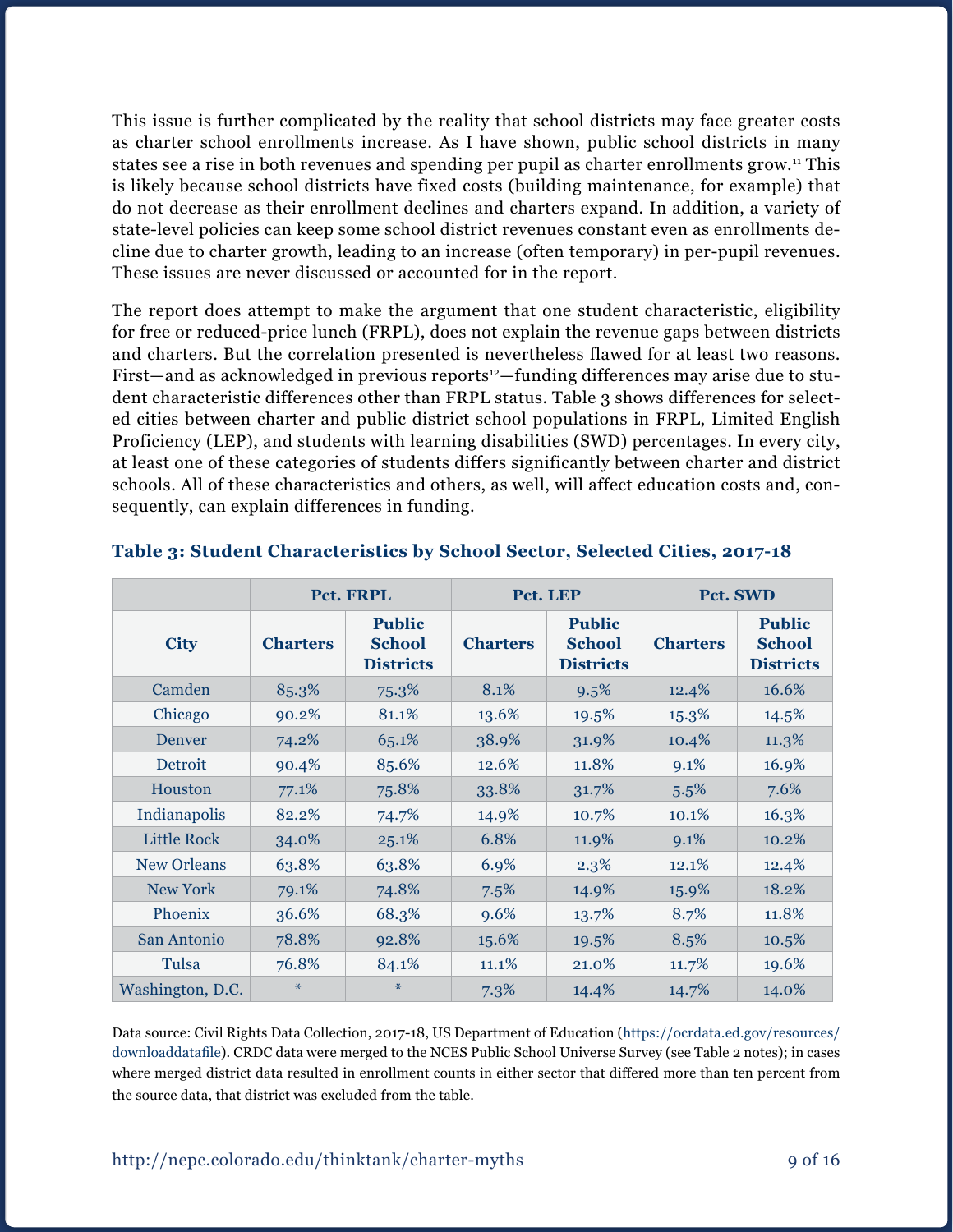Second, the correlation presented compares funding gaps to the absolute FRPL percentage of each charter sector—but not to the *gap* in FRPL between charters and school districts. The correlation, therefore, sheds little light on the relationship between student economic disadvantage and charter school funding.

### **Categorical Spending**

To make the case that charter schools spend proportionally more on instruction than public district schools, the report compares different categories of spending between the charter and district sectors. The comparison is between all schools in the sample: No attempt is made to show city-by-city differences. The report notes that up to 25 percent of the expenditures may be unknown; however, rather than create a separate "unknown" category, the report distributes these expenditures proportionally among the five given categories. In other words, ". . . if 10 percent of known funding is allocated to Leadership, we allocate 10 percent of Unknown funding to Leadership."13 This is an unwarranted assumption: It is possible that most or all of instructional spending is accounted for, and the unknown spending is therefore not in the Instructional category. A more defensible analysis would have been to explicitly publish the amount of spending that is unknown.

New Jersey, one of the states in the study, publishes categorical spending figures for both charters and district schools as part of its Taxpayers' Guide to Education Spending. These New Jersey figures vary significantly from the report's aggregated figures. Figure 1 shows that Camden's charters and Camden Public Schools spend proportionally the same on instruction; however, the charters spend much less on support and much more on administration and operations/plant. The inconsistencies hidden within the report's figures show the necessity for including such detail in city-by-city comparisons, and an explanation for why state-reported and publicly available figures differ from the report's data.



### **Figure 1: Categorical Spending, Camden, NJ Charter Schools (Weighted Average) and Camden Public Schools, 2017-18**

Data source: NJ Department of Education, Taxpayers' Guide to Education Spending, 2017-18 ([https://www.nj.gov/](https://www.nj.gov/education/guide/) [education/guide/](https://www.nj.gov/education/guide/)). The data here is reported in the 2020 data files as "actual" figures for 2017-18.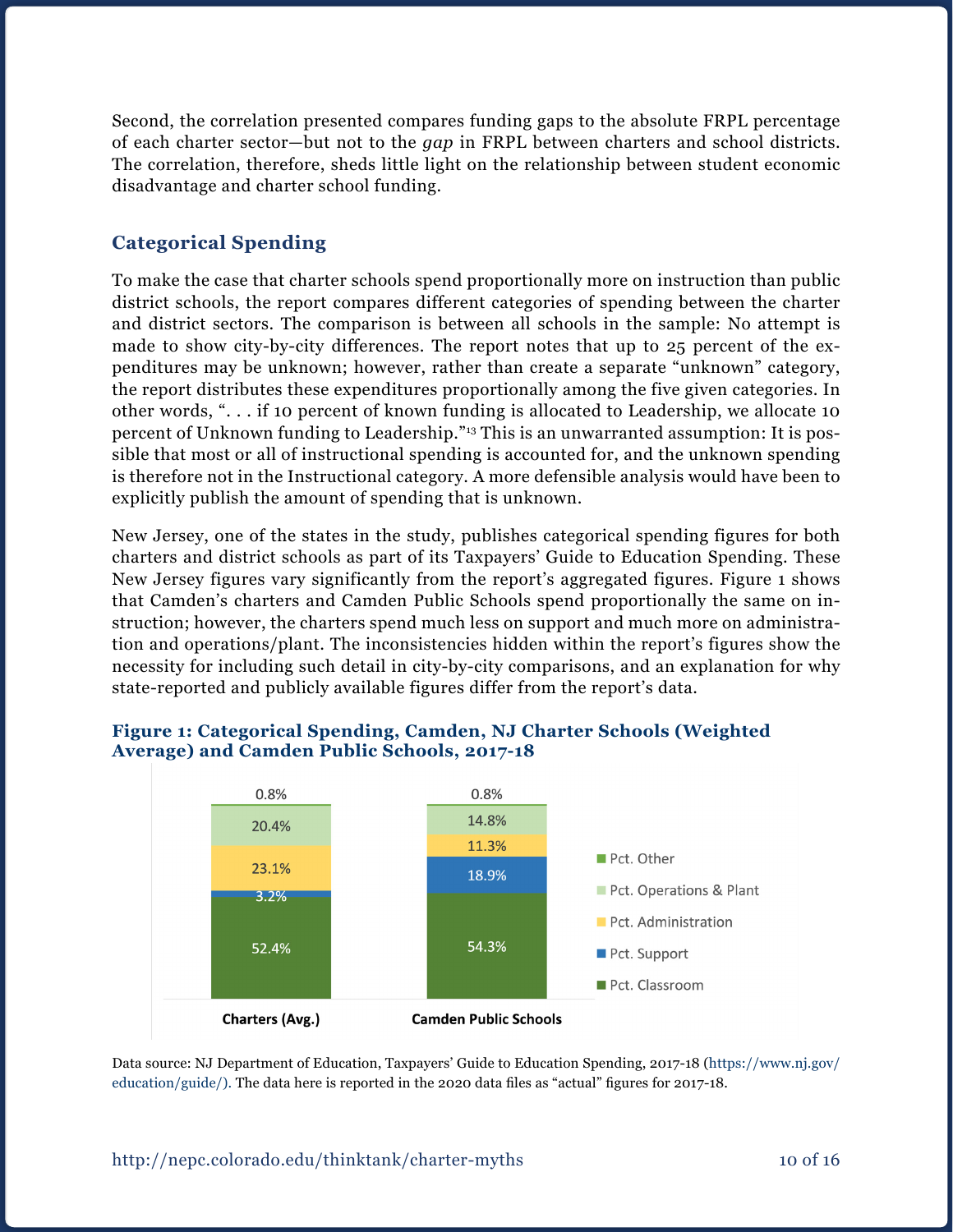The report goes on to compare the categorical spending for different types of charter schools, including those run by for-profit education management organizations (EMOs). Readers are supposed to compare the percentages spent on student instruction and support favorably, the implication being that EMO-led charters spend equivalent amounts on students and, thus, are not taking money from the classroom and putting it into profits. The most obvious problem with the comparison, however, is that those EMOs may be paying themselves or related third parties to provide instruction and support services at a profit.14 Without fiscal data directly from the EMOs, it is impossible to say whether and how much money that could be spent on students is retained by the EMOs as profit.

### **Nonpublic Revenue and Philanthropy**

The report seeks to rebut the claim that charter schools receive more in nonpublic revenue than public district schools. Much of the revenue that public district schools receive, however, comes from program fees (charged to students for school activities) or business-type activity (such as food service or rental fees). The report acknowledges this; what it fails to consider is that these revenues are offset by the expense of providing such programs and services. A school, for example, might collect student fees, but it must then spend those funds to provide the programs aligned with the fees. Likewise, a school may charge rent for use of facilities after school hours, but it must also maintain and oversee those facilities outside of school hours. Without any accounting for these increased expenses, the report's accounting of these revenues is meaningless for the purpose of comparing charter and public school district spending.

Unlike most other nonpublic revenue, philanthropic giving is not offset by additional expenses, The report finds that charters do take in more philanthropic revenue than public district schools; however, it claims these amounts are relatively small and unevenly distributed across the charter sector. Missing from the report, however, is any discussion of the role of related third parties in charter school philanthropy. Many charter schools have aligned organizations specifically set up to accept and distribute philanthropic revenues on behalf of the charters and their management organizations. Any accounting of the philanthropic revenues directed toward charter schools must include these organizations.

Table 4 lists related nonprofit organizations aligned with charter schools in several of the report's target cities. These related organizations and their aligned charter schools can benefit from having accumulated assets over several years, including receiving investment income; an initial philanthropic donation, therefore, can add to a charter school's revenues for years to come. Nowhere in the report is this reality acknowledged, let alone accounted for in philanthropic revenue data.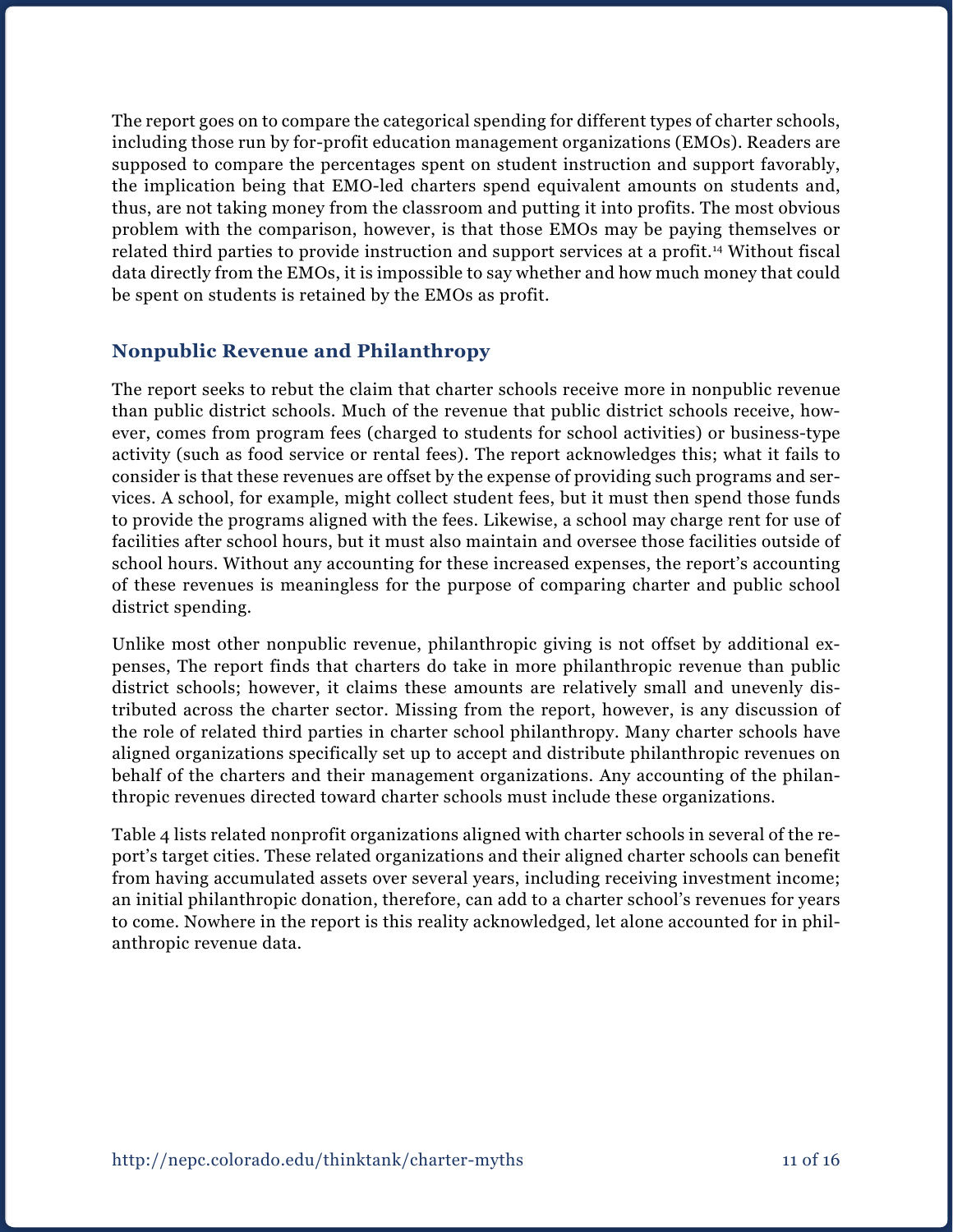| <b>City</b>                              | <b>Charter School</b>                                                      | <b>Related Third Party</b>                                            | <b>Net Assets</b> |
|------------------------------------------|----------------------------------------------------------------------------|-----------------------------------------------------------------------|-------------------|
| Camden, NJ                               | Camden Prep/Uncommon                                                       | <b>Camden Prep Foundation</b>                                         | \$38,359,438      |
| Camden, NJ                               | <b>KIPP</b>                                                                | Cooper Lanning Square<br><b>Renaissance School Facilities</b><br>Inc. | \$116,400,128     |
| New York, NY<br>Camden, NJ<br>Boston, MA | <b>Uncommon New York City</b><br><b>Camden Prep</b><br><b>Roxzbuy Prep</b> | Uncommon Schools, Inc.                                                | \$229,179,924     |
| <b>Various</b>                           | <b>KIPP</b>                                                                | <b>KIPP Foundation</b>                                                | \$67,290,028      |
| New York, NY                             | <b>Success Academy</b>                                                     | Success Foundation Inc.                                               | \$916,776         |

#### **Table 4: Related Third Parties for Selected Charter Schools, 2018 Net Assets**

Data source: 990 tax forms, 2018, as collected by Guidestar (<https://www.guidestar.org/>).

## **VI. Review of the Validity of the Findings and Conclusions**

The report conjectures that U.S. House Resolution (H.R.) 4502, a bill that would remove federal funding for charters that contract with for-profit companies, could potentially affect all charters as ". . . it likely could affect non-profit charter schools that contract with accounting firms, for-profit meal providers, janitorial companies, and other service providers."15 But there is no reasonable reading of this law that would deny federal funding to a charter school that, for example, hired out its custodial services, especially since many public district schools currently do the same.<sup>16</sup>

Unwarranted assertions like this are found throughout. The report states, for example: "State and local funding formulas for charter schools do little to account for the characteristics of their students."17 Yet many of the states in the report's sample do, in fact, have charter school funding systems that explicitly account for student characteristics.18 Determining whether these formulas result in "inequities" between charter and public district schools, however, would require accounting for differences in student population characteristics, all sources of revenue and support, student outcomes, differences in programming, and inter-organizational fiscal transfers. The report makes no meaningful effort to account for these factors; its findings, therefore, have little validity.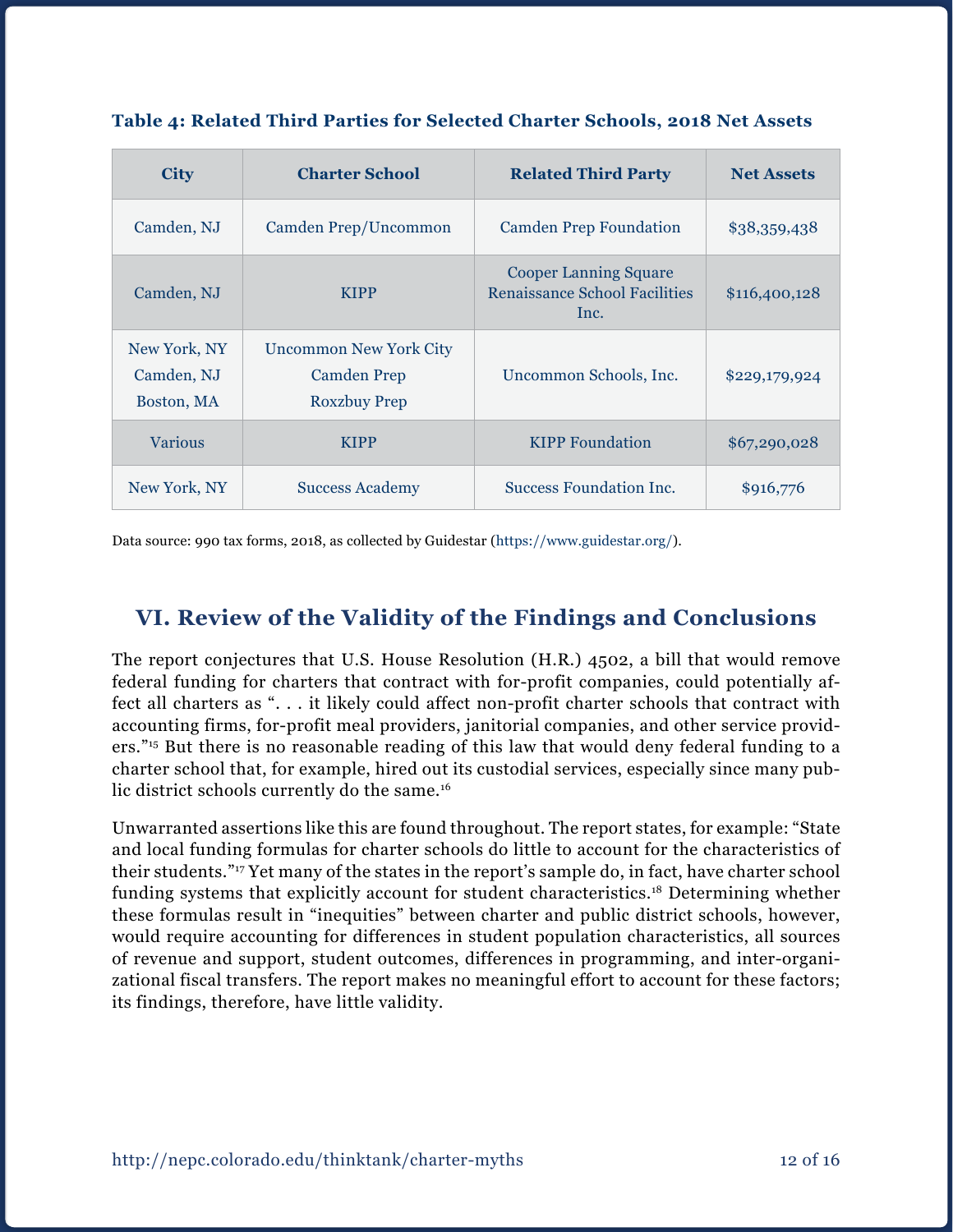## **VII. Usefulness of the Report for Guidance of Policy and Practice**

Comparing the revenue, spending, and cost differences between charter and public district schools is important but complex work. Before any claims can be made about the alleged financial "inequities" visited upon charters, researchers would have to account for a host of factors that affect school spending and school costs. This report, unfortunately, is wholly inadequate in its efforts to make any meaningful comparison of the finances of both types of schools. It is, therefore, useless for stakeholders wishing to create better charter funding policy.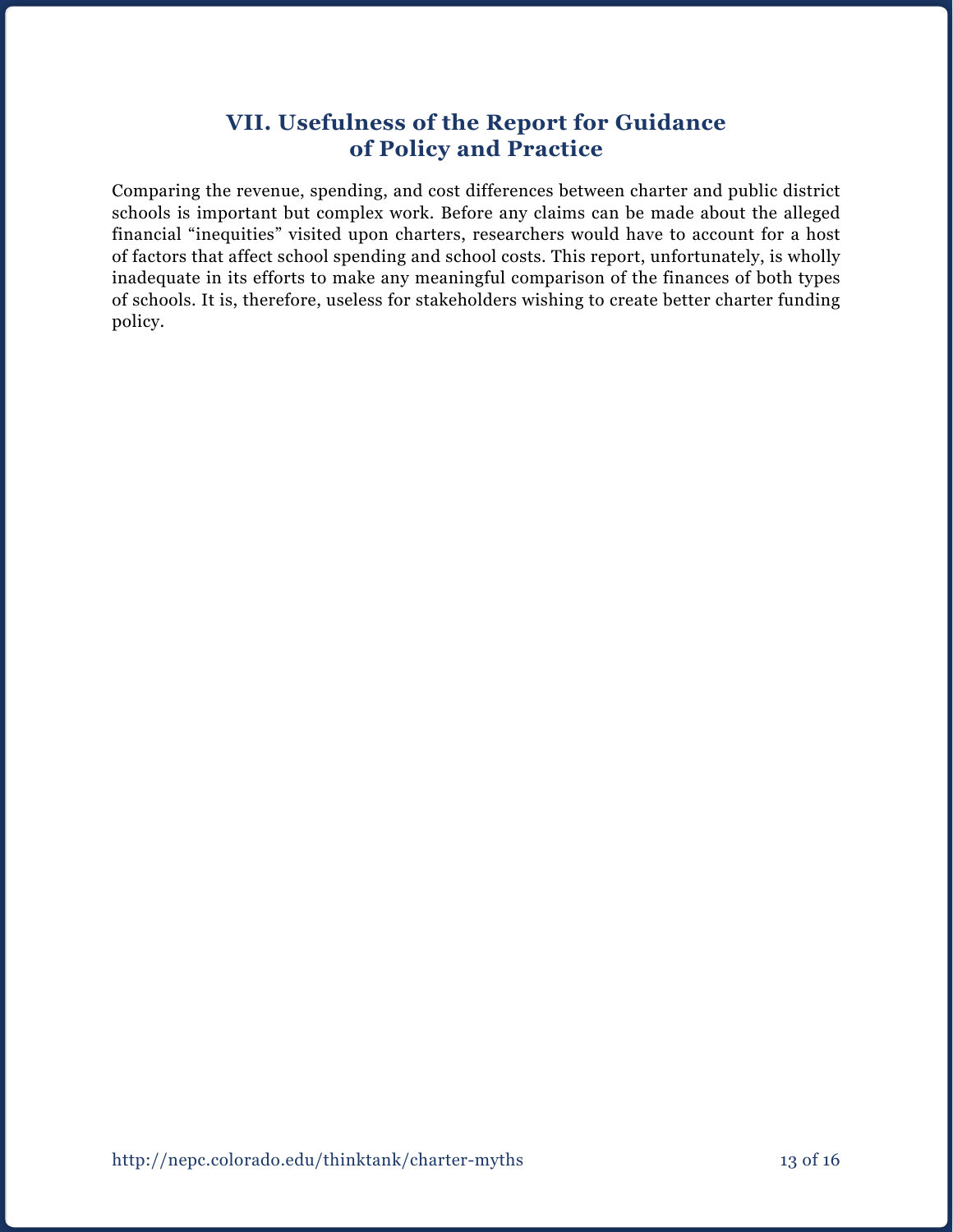### **Notes and References**

- 1 Bulkley, K.E., & Fisler, J. (2003). A decade of charter schools: From theory to practice. *Educational Policy*, *17*(3), 317-342. Retrieved July 26, 2017, from <https://doi.org/10.1177/0895904803017003002>
- 2 Strauss, V. (2019, February 11). There's a backlash against charter schools. What's happening and why. *The Washington Post.* Retrieved December 29, 2021, from [https://www.washingtonpost.com/](https://www.washingtonpost.com/education/2019/02/11/betsy-devos-loves-charter-schools-theres-little-love-lost-lots-places-whats-happening-why/) [education/2019/02/11/betsy-devos-loves-charter-schools-theres-little-love-lost-lots-places-whats-happening](https://www.washingtonpost.com/education/2019/02/11/betsy-devos-loves-charter-schools-theres-little-love-lost-lots-places-whats-happening-why/)[why/](https://www.washingtonpost.com/education/2019/02/11/betsy-devos-loves-charter-schools-theres-little-love-lost-lots-places-whats-happening-why/)

Ravitch, D. (2013). *Reign of error: The hoax of the privatization movement and the danger to America's public schools* (First edition.). New York: Alfred A. Knopf.

- 3 Dills, A.K., Wolf, PJ, DeAngelis, C.A., May, J.F., Maloney, L.D. & Syftestad, C. (2021, October 21). *Charter school funding: Dispelling myths about EMOs, expenditure patterns, & nonpublic dollars.* Fayetteville, AR: School Choice Demonstration Project, University of Arkansas. Retrieved December 6, 2021, from [https://scdp.](https://scdp.uark.edu/charter-school-funding-dispelling-myths/) [uark.edu/charter-school-funding-dispelling-myths/](https://scdp.uark.edu/charter-school-funding-dispelling-myths/)
- 4 Dills, A.K., Wolf, PJ, DeAngelis, C.A., May, J.F., Maloney, L.D. & Syftestad, C. (2021, October 21). *Charter school funding: Dispelling myths about EMOs, expenditure patterns, & nonpublic dollars* (p. 4)*.* Fayetteville, AR: School Choice Demonstration Project, University of Arkansas. Retrieved December 6, 2021, from [https://](https://scdp.uark.edu/charter-school-funding-dispelling-myths/) [scdp.uark.edu/charter-school-funding-dispelling-myths/](https://scdp.uark.edu/charter-school-funding-dispelling-myths/)
- 5 The report is responding to previous criticism, where the reviewer notes these transfers artificially inflated per pupil revenue figures for district schools. See: Baker, B.D. (2014). *Review of "Charter funding: Inequity expands."* Boulder, CO: National Education Policy Center. Retrieved December 29, 2021, from [https://nepc.](https://nepc.colorado.edu/sites/default/files/ttruarkcharterfunding.pdf) [colorado.edu/sites/default/files/ttruarkcharterfunding.pdf](https://nepc.colorado.edu/sites/default/files/ttruarkcharterfunding.pdf)

The authors acknowledge the criticism in Baker's review here: Wolf, P. J., Maloney, L. D., May, J. F., & DeAngelis, C. A. (2017). *Charter school funding: Inequity in the city.* Fayetteville, AR: Department of Education Reform, University of Arkansas. Retrieved December 29, 2021, from [http://www.uaedreform.org/](http://www.uaedreform.org/downloads/2017/05/inequity-in-the-city.pdf) [downloads/2017/05/inequity-in-the-city.pdf](http://www.uaedreform.org/downloads/2017/05/inequity-in-the-city.pdf)

- 6 DeAngelis, C.A., Wolf, P.J., Maloney, L.D., & May, J.F. (2020). *Charter school funding: Inequity surges in the cities*. Fayetteville, AR: Department of Education Reform, University of Arkansas. Retrieved December 29, 2021, from <https://scholarworks.uark.edu/scdp/81/>
- 7 Such studies include:
	- Knight, D.S., & Toenjes, L.A. (2020). Do charter schools receive their fair share of funding? School finance equity for charter and traditional public schools*. Education Policy Analysis Archives, 28*, 51. Retrieved December 29, 2021, from<https://doi.org/10.14507/epaa.28.4438>
	- Atchison, D., Levin, J., & Brodziak de los Reyes, I. (2018). *Study of spending in public charter and traditional schools in California*. Washington, DC: American Institutes for Research. Retrieved December 29, 2021, from [https://gettingdowntofacts.com/publications/study-spending-public-charter-and](https://gettingdowntofacts.com/publications/study-spending-public-charter-and-traditional-schools-california)[traditional-schools-california](https://gettingdowntofacts.com/publications/study-spending-public-charter-and-traditional-schools-california)
	- • Levin, J., Baker, B., Atchison, D., Brodziak, I., Boyle, A., Hall, A., & Becker, J. (2016). *Study of funding provided to public schools and public charter schools in Maryland*. Washington, DC: American Institutes for Research. Retrieved December 29, 2021, from [https://marylandeducators.org/sites/default/files/](https://marylandeducators.org/sites/default/files/marylandstudypublcschoolfunding122016.pdf) [marylandstudypublcschoolfunding122016.pdf](https://marylandeducators.org/sites/default/files/marylandstudypublcschoolfunding122016.pdf)
	- Baker, B.D., Libby, K., & Wiley, K. (2015). Charter school expansion and within-district equity: Confluence or conflict? *Education Finance and Policy*, *10*(3), 423-465. Retrieved December 29, 2021, from [https://](https://doi.org/10.1162/EDFP_a_00169) [doi.org/10.1162/EDFP\\_a\\_00169](https://doi.org/10.1162/EDFP_a_00169)
- 8 Such studies include:

#### http://nepc.colorado.edu/thinktank/charter-myths 14 of 16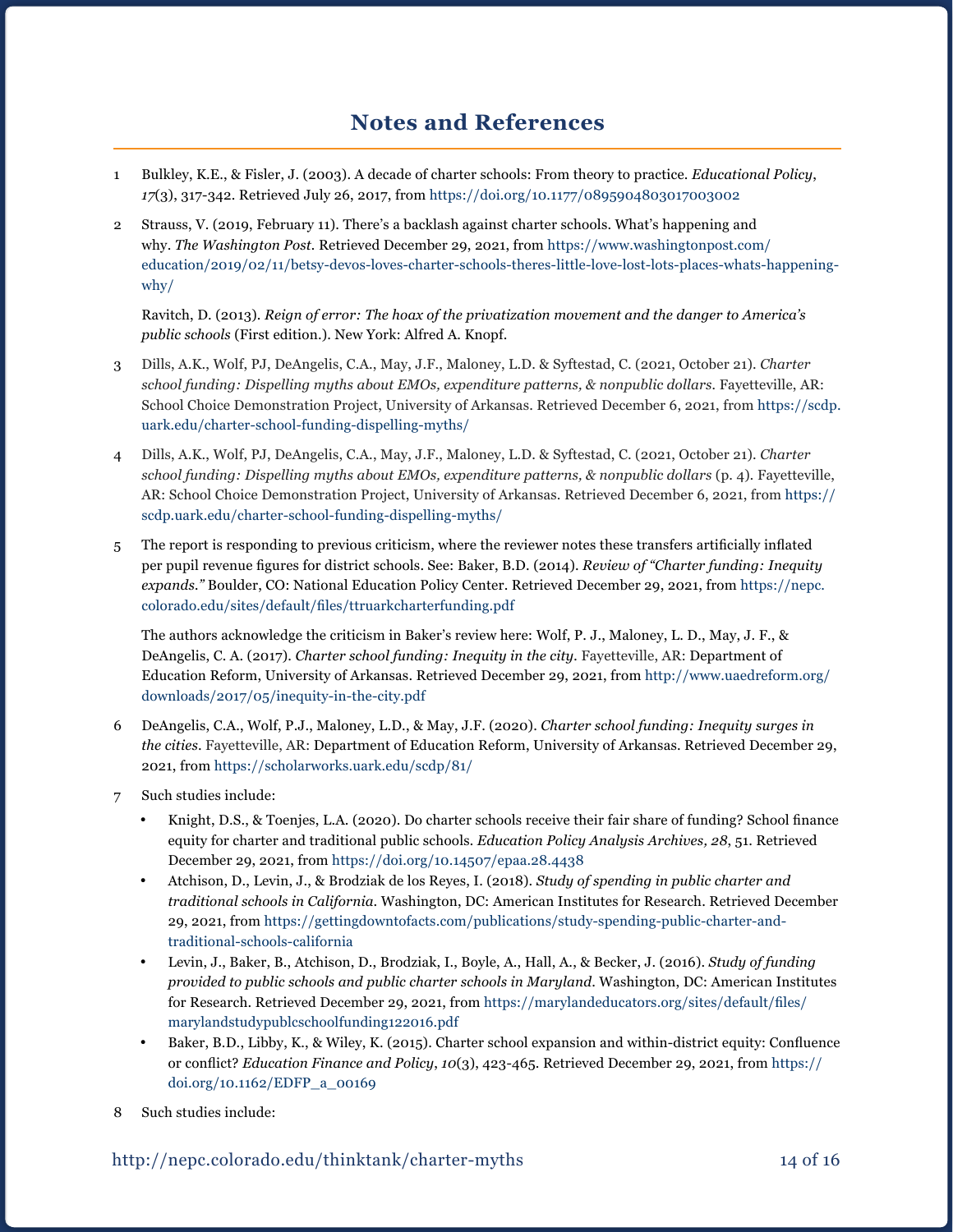- • Weber, M.A. (2021). *Robbers or victims? Charter schools and district finances*. Washington, DC: Thomas B. Fordham Institute. Retrieved December 29, 2021, from [https://fordhaminstitute.org/national/](https://fordhaminstitute.org/national/research/robbers-or-victims-charter-schools-and-district-finances) [research/robbers-or-victims-charter-schools-and-district-finances](https://fordhaminstitute.org/national/research/robbers-or-victims-charter-schools-and-district-finances)
- Buerger, C., & Bifulco, R. (2019). The effect of charter schools on districts' student composition, costs, and efficiency: The case of New York State. *Economics of Education Review, 69*, 61-72. Retrieved December 29, 2021, from <https://doi.org/10.1016/j.econedurev.2019.01.003>
- • Bruno, P. (2019). Charter competition and district finances: Evidence from California. *Journal of Education Finance*, *44*(4), 361-384.
- • Cook, J.B. (2018). The effect of charter competition on unionized district revenues and resource allocation*. Journal of Public Economics, 158*, 48-62. Retrieved December 29, 2021, from [https://doi.org/10.1016/j.](https://doi.org/10.1016/j.jpubeco.2017.12.003) [jpubeco.2017.12.003](https://doi.org/10.1016/j.jpubeco.2017.12.003)
- 9 Such studies include:
	- Baker, B.D., Libby, K., & Wiley, K. (2012). *Spending by the major charter management organizations: Comparing charter school and local public district financial resources.* Boulder, CO: National Education Policy Center. Retrieved December 29, 2021, from [http://nepc.colorado.edu/publication/spending-major](http://nepc.colorado.edu/publication/spending-major-charter)[charter](http://nepc.colorado.edu/publication/spending-major-charter)
	- Baker, B.D., & Ferris, R. (2011). *Adding up the spending: Fiscal disparities and philanthropy among New York City Charter Schools.* Boulder, CO: National Education Policy Center. Retrieved December 29, 2021, from <https://eric.ed.gov/?id=ED515469>
- 10 I note here that there is also no explanation for why these 17 cities were chosen, or whether they are representative of the charter school sector across the nation. In fact, many of these cities have characteristics that likely make them poor choices for financial comparisons between charter and public district schools. New Orleans, for example, is famously known for having moved to an "all charter" school model (see: When choice is the only option: The New Orleans all-charter school system and the inequality it breeds. (2015). *Columbia Human Rights Law Review*, *47*(1), 280-311.) What exactly then is being compared in the data? California has an unusual charter school authorizing system that allows for distant school districts to authorize charter schools outside of their own boundaries (see: Mahnken, Kevin (2019, July 8). Lawmakers are trying to end a weird quirk of California's charter school sector. Here's why the state is so unusual. *LA School Report*. Retrieved December 29, 2021, from [https://laschoolreport.com/lawmakers-are-trying-to-end-a-weird-quirk](https://laschoolreport.com/lawmakers-are-trying-to-end-a-weird-quirk-of-californias-charter-school-sector-heres-why-the-state-is-so-unusual/)[of-californias-charter-school-sector-heres-why-the-state-is-so-unusual/](https://laschoolreport.com/lawmakers-are-trying-to-end-a-weird-quirk-of-californias-charter-school-sector-heres-why-the-state-is-so-unusual/)). Are the finances of the authorizing districts included in the report? Data from New Jersey show about 9 percent of students in Camden's charter schools are actually residents of other school districts (see: Weber, M. (2019). *Ten important facts about New Jersey charter schools… and five ways to improve the New Jersey charter sector*. New Brunswick, NJ: New Jersey Education Policy Forum. Retrieved December 29, 2021, from [https://njedpolicy.wordpress.](https://njedpolicy.wordpress.com/2019/04/26/ten-important-facts-about-new-jersey-charter-schools-and-five-ways-to-improve-the-new-jersey-charter-sector/) [com/2019/04/26/ten-important-facts-about-new-jersey-charter-schools-and-five-ways-to-improve-the](https://njedpolicy.wordpress.com/2019/04/26/ten-important-facts-about-new-jersey-charter-schools-and-five-ways-to-improve-the-new-jersey-charter-sector/)[new-jersey-charter-sector/](https://njedpolicy.wordpress.com/2019/04/26/ten-important-facts-about-new-jersey-charter-schools-and-five-ways-to-improve-the-new-jersey-charter-sector/)). Were these different districts' finances included in the comparisons? The City of Phoenix, AZ has over 30 different school districts within its border (see: *City of Phoenix: School districts*. Retrieved December 29, 2021, from [https://www.phoenix.gov/education/schools\)](https://www.phoenix.gov/education/schools). How does the report weight these districts and account for the fact that some are elementary, some are high school, and some are unified districts? And does the report confirm all students in all districts have equal access to all charter schools within the city limits? These few examples show the complexity of making relevant comparisons between charters and public school districts; however, the report never acknowledges any of them.
- 11 Weber, M.A. (2021). *Robbers or victims? Charter schools and district finances.* Washington, DC: Thomas B. Fordham Institute. Retrieved December 29, 2021, from [https://fordhaminstitute.org/national/research/](https://fordhaminstitute.org/national/research/robbers-or-victims-charter-schools-and-district-finances) [robbers-or-victims-charter-schools-and-district-finances](https://fordhaminstitute.org/national/research/robbers-or-victims-charter-schools-and-district-finances)
- 12 DeAngelis, C.A., Wolf, P.J., Maloney, L.D., & May, J.F. (2020). *Charter school funding: Inequity surges in the cities*. Fayetteville, AR: Department of Education Reform, University of Arkansas. Retrieved December 29,